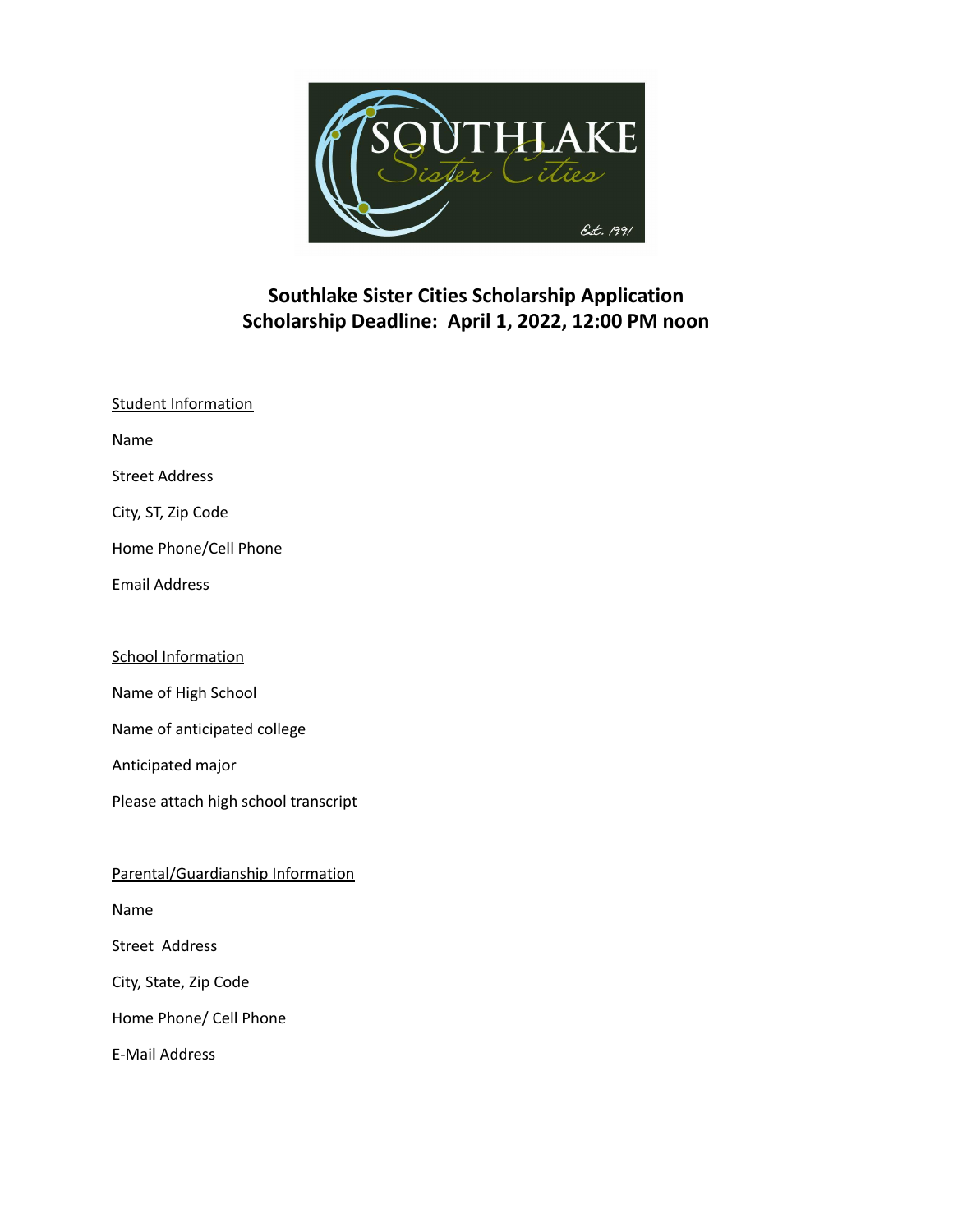### Agreement and Signature

By submitting this application, I affirm that the facts set forth in it are true and complete. It is my understanding that my essay becomes the property of Southlake Sister Cities and may be duplicated, distributed or published at the discretion of SSC. I understand that if I receive this scholarship award that it will be used toward my 2022 academic year and will be paid directly to the accredited college, university or trade school that I will be attending.

If awarded, please provide proof of enrollment and payment information to Southlake Sister Cities.

Name (printed)

Signature

Date

### Southlake Sister Cities Scholarship Policy

Southlake Sister Cities is a community program dedicated to fostering international understanding, friendship and communication with their Sister Cities. Southlake Sister Cities is a member of Sister Cities International and provides educational and cultural exchange services to the citizens of Southlake according to our Bylaws and agreement with the City of Southlake.

It is our desire to offer a \$500 scholarship to up to two students who are members of Southlake Sister Cities to help further the education of local youth.

Scholarships will be judged on an essay as well as involvement in Southlake Sister Cities.

### Essay Prompt:

Write an essay about your sister city experience and its effects on your educational and personal development. (300 – 600 words)

### Scholarship Guidelines:

- Must be graduating high school student.
- Must be member of Southlake Sister Cities.
- Scholarship money must be used toward an accredited college, university or trade school.
- Only entries received by the deadline will be considered.
- One entry per student.
- Entries must be typed.
- Stay within the word count (please list the word count at the top of your essay).
- Grammar, spelling and punctuation count.
- Clarity of writing is important.